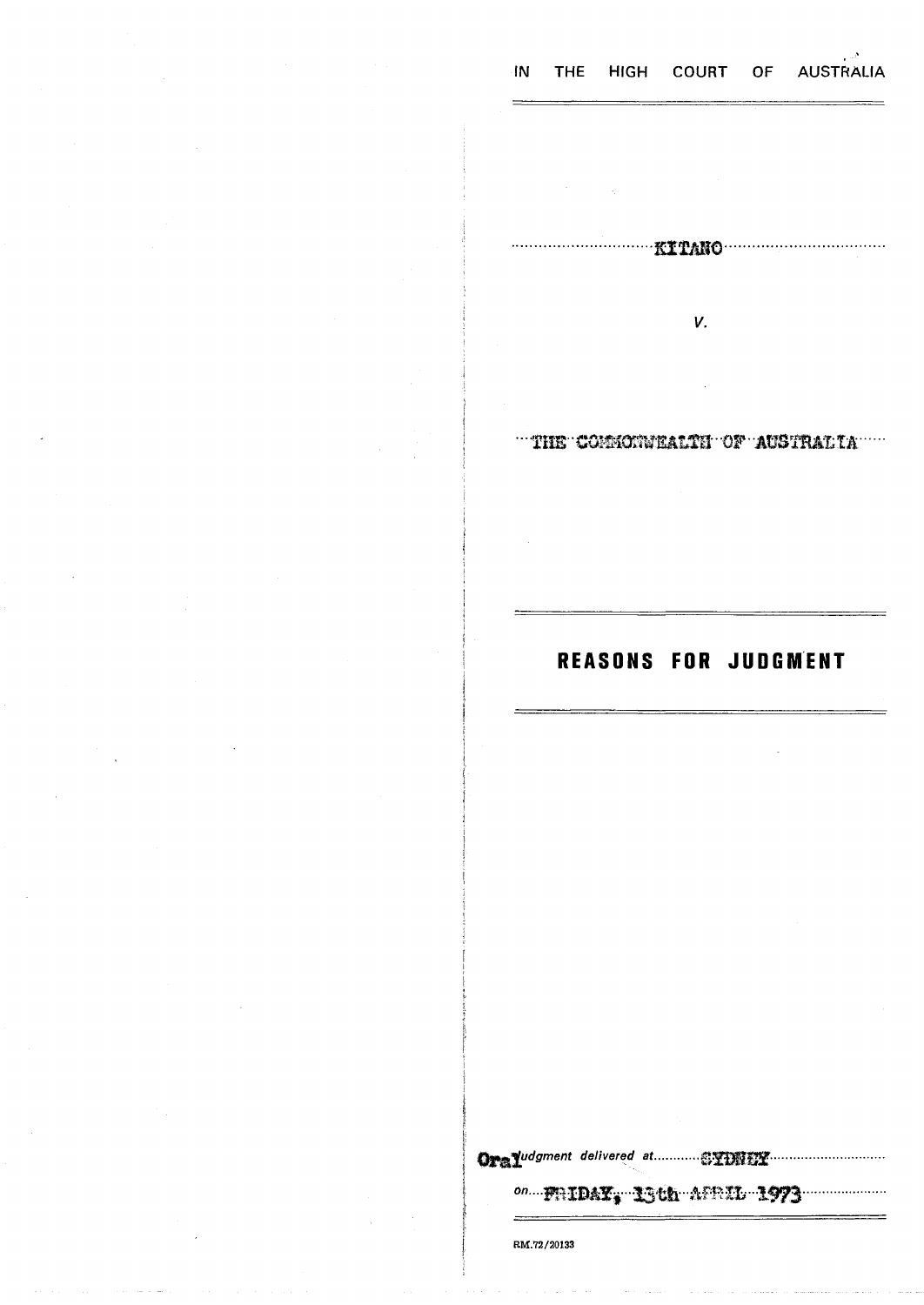# **SHIGEO KITANO**

v.

## THE COMMONWEALTH OF AUSTRALIA

JUDGMENT GIBBS J. (ORAL)

anns<br>Beatan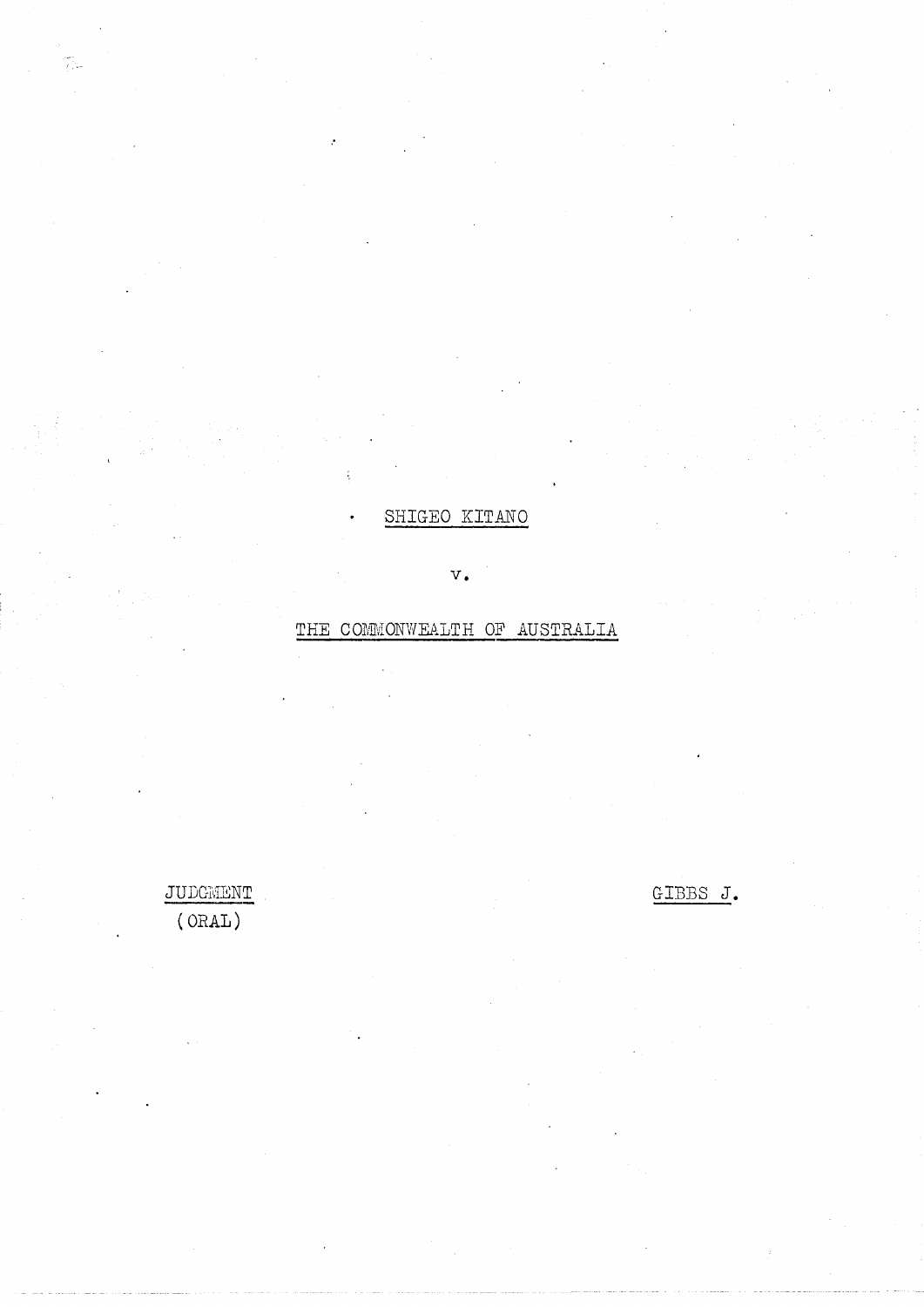### **SHIGEO KITANO**

 $\mathbf{v}$ .

## THE COMMONWEALTH OF AUSTRALIA

In this action- brought by a Japanese national against the Commonwealth the plaintiff seeks to enforce what broadly stated may be said to be two causes of action, namely, first a claim for damages for breach of contract and, secondly, a claim for damages for negligence or breach of statutory duty.

The act which constituted, so it is alleged, both the breach of contract, and the negligence, or breach of statutory duty, was the issue by a customs-officer of a certificate of clearance pursuant to which, it is.said, one Norio Matsushita and other members of the crew of a yacht in which the plaintiff claims a ninety per cent interest sailed the yacht out of Darwin harbour and away from Australia.

Application is now made for an order pursuant to Order 35 rule 2 of the Rules that the question whether the facts alleged by the plaintiff in his amended statement of claim, if established, entitle the plaintiff to recover damages from or to any other relief against the defendant on any of the grounds mentioned in the statement of claim other than the alleged breach of contract and in particular the grounds of wrongful or negligent conduct or breach of statutory duty, should be decided by a single Justice before any evidence is given or question or issue of fact is determined.

The principles on which an application of this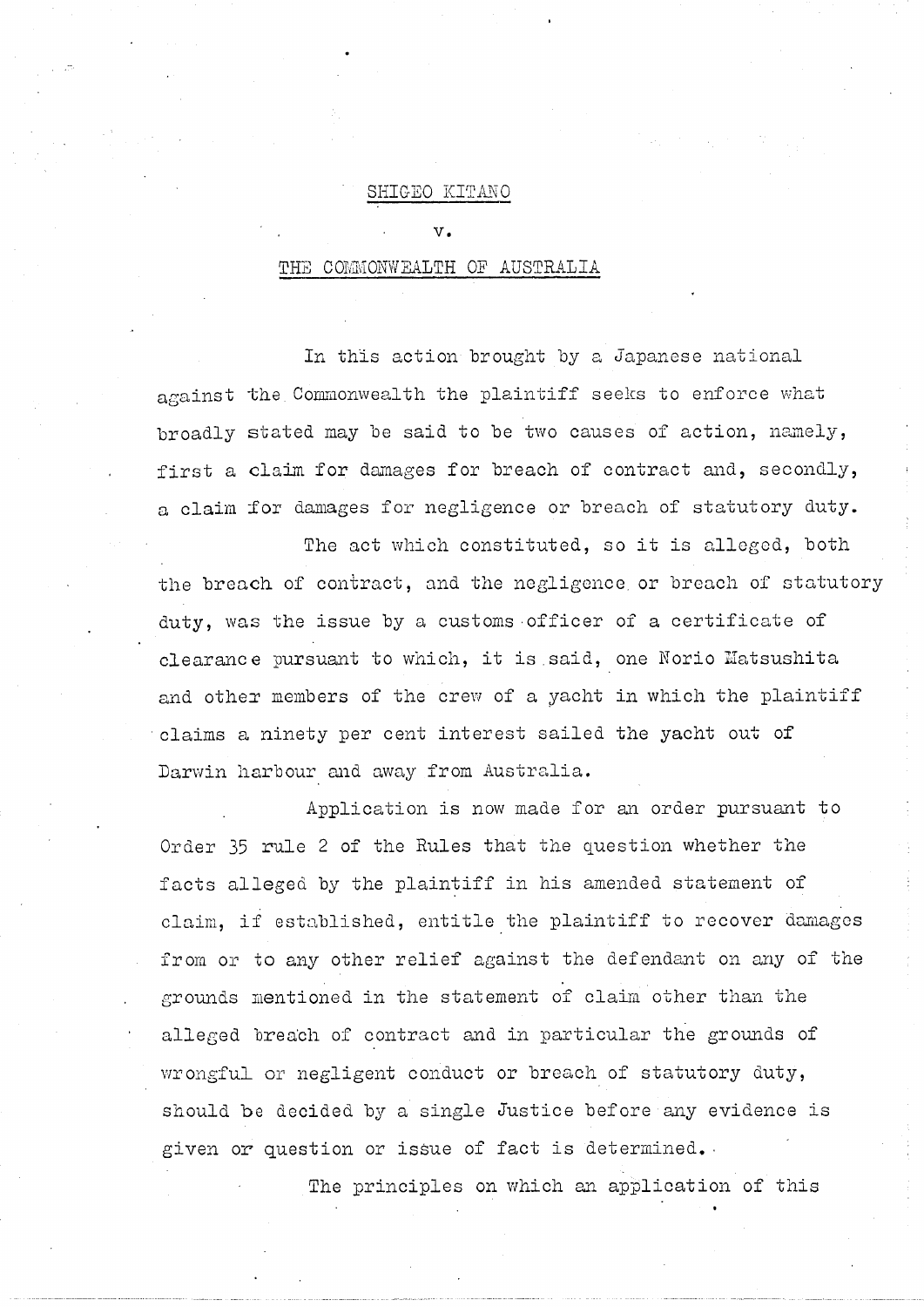kind is to be determined were stated by Lord Justice Romer in Bverett v. Ribbands in 1952, 2 King's Bench, 198, at p. 206, in a passage which the Court of Appeal in Carl Zeiss Stiftung v. Herbert Smith & Company in 1969, 1 Chancery, 93, at p. 98, said was the "true rule" as follows:

"Where you have a point of law which, if decided in one way, is going to be decisive of litigation, then advantage ought to be taken of the facilities afforded by the Rules of Court to have it disposed of at the close of pleadings or very shortly after the close of pleadings."

It seems to me that that statement needs to be qualified in this respect, that if the decision of the point of law in one way would dispose of one substantial issue in the action then an order under the rule may be made.

I must confess that during the course of the clear argument which was submitted by both counsel my mind has fluctuated as to the manner in which I ought to exercise my discretion in the present case. It is clear that there is a question of law of some importance and possibly also of some difficulty that is raised by the part of the statement of claim which now falls for consideration. However, the resolution of that question of law in favour of the defendant will not determine the whole action although it will dispose of one of the substantial questions that arises in it.

One of the matters I have to consider is whether the determination before trial of- that question of law in favour of the defendant would have a sufficiently substantial effect on the length of the trial and upon the expenses involved in it to justify my making an order which would involve a departure from what might be said to be the ordinary course

 $2.$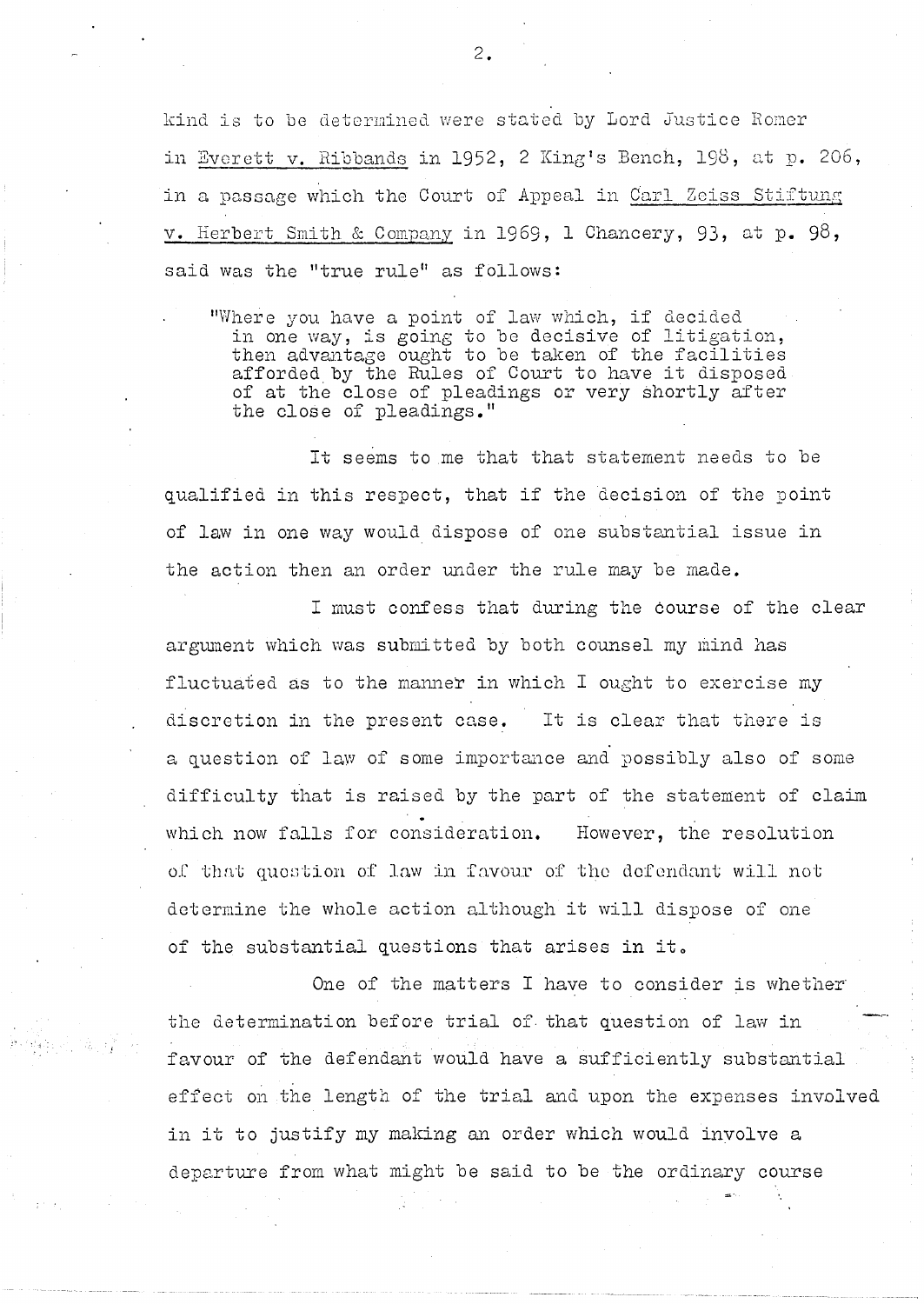of the trial and which would entail certain disadvantages in that the question of law would have to be determined without a full investigation of the facts which, if made, might place a different complexion upon the bald allegations contained in the statement of claim.

The affidavit made in support of the application states that the deponent believes that the persons referred to by the plaintiff in paragraphs  $2, 3, 6, 7, 12, 16, 17$  and 19 of the amended statement of claim, namely, Norio Matsushita, and two other Japanese nationals, are at present in Japan and that to call those persons as witnesses or to appoint a Commission to 'take evidence in Japan would put the defendant to great expense. The affidavit goes on to say that the deponent believes that if a decision favourable to the defendant is made in respect of the question of law referred to in the summons prior to trial, there will be a substantial reduction in the length of the hearing and in the number of witnesses to be called by the defendant, and that in particular it would be unnecessary to call evidence from the three persons in Japan and also from certain other officers of the Department of Customs and Excise who reside in the Australian Capital Territory, Queensland the Northern Territory. There is, however, a certain conflict in the two passages from the affidavit to which I have just referred. Paragraphs 2, 3, 6, 7 and 12 of the statement of claim contain allegations of fact which relate to both causes of action. If it is material to call witnesses from Japan to deal with the facts stated in those paragraphs, it would seem that that necessity would arise even if the trial proceeded only in relation to the alleged'breach of

3.